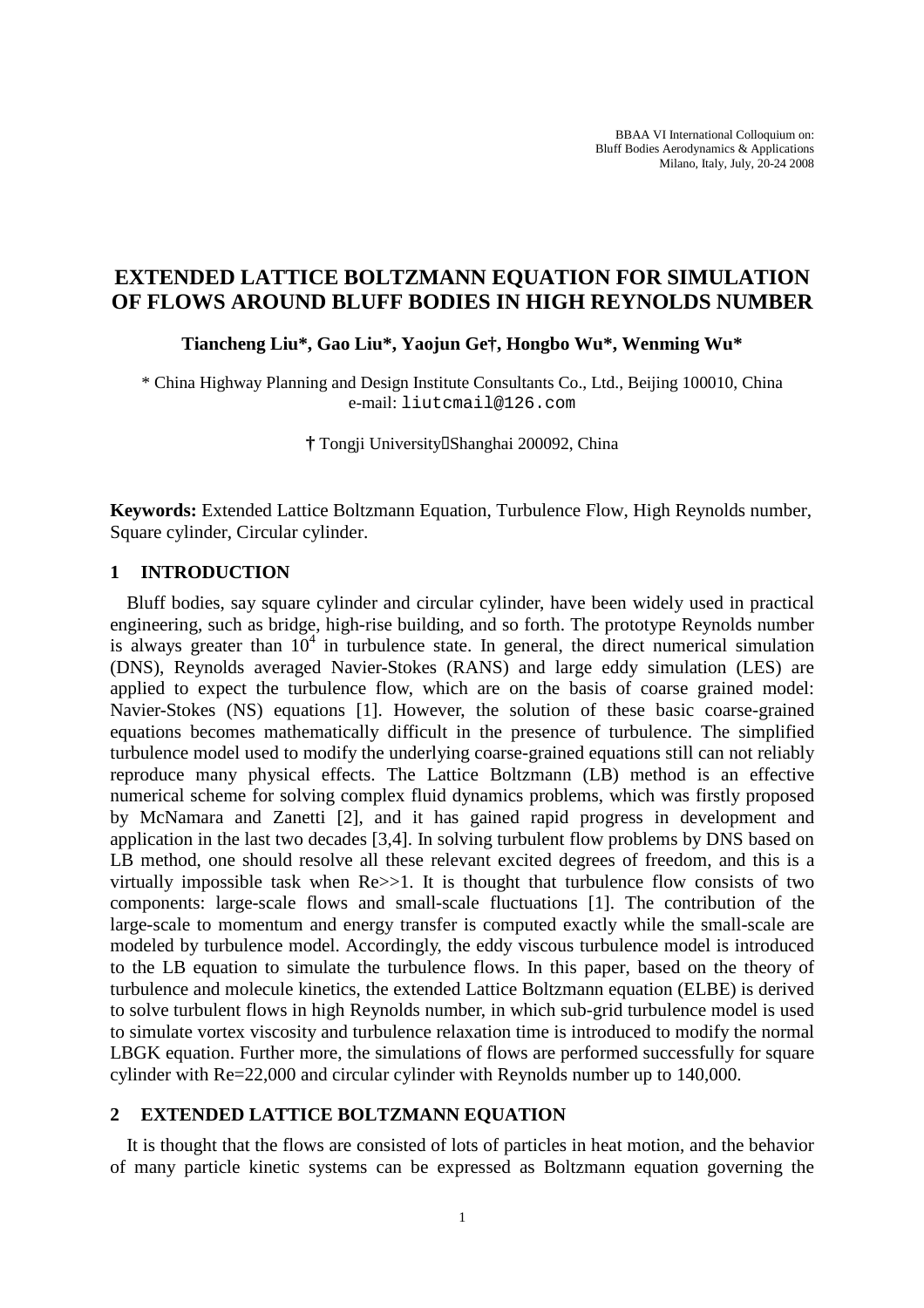single particle motions at molecular scales [4], namely,

$$
\frac{\partial f}{\partial t} + \mathbf{v} \cdot \frac{\partial f}{\partial \mathbf{x}} = \Omega(f) \tag{1}
$$

where  $f=f(\mathbf{x}, \mathbf{v}, t)$  is the particle distribution function; **v** is the particle velocity vector; **x** is the spatial position; *t* is the time variable. The left side of this equation represents the free streaming of molecules in space while the right side expresses intermolecular interactions or collisions. On the assumption that the details of the collision operator are immaterial, an effective collision operator represented by BGK (Bhatnagar, Gross, and Krook) expression is introduced as follows [3, 4]:

$$
\frac{\partial f}{\partial t} + \mathbf{v} \cdot \nabla f = -\frac{1}{\lambda} (f - f^{(eq)})
$$
 (2)

where  $\lambda$  is the relaxation time;  $f^{(eq)}$  is the equilibrium distribution function. In order to solve f numerically, Eq. (2) is discretized in the velocity space with a finite set of velocity vectors  $\{e_{\alpha}\}\$ in the content of conservation laws, and then a completely discretized equation is derived with the time step  $\forall t$  and space step  $\forall x$ , namely Lattice Boltzmann (LB) equation, as

$$
f_{\alpha}(\mathbf{x}_{i} + \mathbf{e}_{\alpha} \Delta t, t + \Delta t) = f_{\alpha}(\mathbf{x}_{i}, t) - \frac{1}{\tau} \Big[ f_{\alpha}(\mathbf{x}_{i}, t) - f_{\alpha}^{(eq)}(\mathbf{x}_{i}, t) \Big]
$$
(3)

where  $f_\alpha$  is the particle distribution function associated with the  $\alpha$ th discrete velocity  $\mathbf{e}_\alpha$ ;  $\mathbf{x}_i$  is the location of spatial points;  $\tau = \lambda / \Delta t$  is the dimensionless relaxation time.

The particle distribution function  $f$  and the equilibrium distribution function  $f^{(eq)}$  describe the large-scale turbulent flows. In order to consider the unresolved small-scale fluctuations, an eddy viscous turbulence should be used in the LB equation, and the relaxation time  $\tau$  is replaced by a total relaxation time  $\tau_{total}$ . The extended LB equation is derived as

$$
f_{\alpha}(\mathbf{x} + \mathbf{e}_{\alpha} \Delta t, t + \Delta t) = f_{\alpha}(\mathbf{x}, t) - \frac{1}{\tau_{\text{total}}} (f_{\alpha} - f_{\alpha}^{(eq)})
$$
(4)

where  $\tau_{total} = \tau_0 + \tau_t$  is a total relaxation time depending on space and time;  $\tau_0$  and  $\tau_t$  represent the contribution of the molecule viscosity  $v_0$  and the turbulence viscosity  $v_t$ , respectively.  $\tau_t$ includes the effect of subgrid-scale flows so that Eq. (4) keeps the large-scale eddies, but keeps out the small-scale eddies.

The remaining problem is to define the effective turbulent relaxation time τ*total* describing the dynamics of turbulent fluctuations. Indeed, τ*total* should depend on the variety of different turbulent physics, which includes the molecule relaxation time  $\tau_0$  and turbulent relaxation time  $\tau_t$ .

$$
\tau_{total} = \tau_0 + \tau_t = 3 \frac{\Delta t}{\Delta x^2} (\nu_0 + \nu_t) + \frac{1}{2}
$$
\n<sup>(5)</sup>

The turbulence viscosity  $v_t$  is governed by the Smagorinsky model [1] in this paper, as  $v_t = (C_s \Delta)^2 |\overline{S}|$ , in which  $C_s$  is a Smagorinsky constant;  $\Box$  is the filter size;  $|\overline{S}| = \sqrt{2\overline{S}_y \overline{S}_y}$  is the magnitude of the strain-rate tensor  $\overline{S}_{ij}$ . The quantity of  $\overline{S}_{ij}$  can be calculated with resolved-scales non-equilibrium momentum tensor  $\prod_{ij} = \sum e_{\alpha i}e_{\alpha j}(f_{\alpha} - f_{\alpha}^{eq})$ , as

$$
\overline{S}_{ij} = -\frac{3}{2\overline{\rho}\tau_{total}\Delta t} \prod_{ij}^{(1)} = -\frac{3}{2\rho\tau_{total}\Delta t} \sum_{\alpha} e_{\alpha i} e_{\alpha j} (f_{\alpha} - f_{\alpha}^{eq})
$$
(6)

α

There exists great difference between the behaviors of turbulence model in present ELBE and NS models e.g. RANS and LES.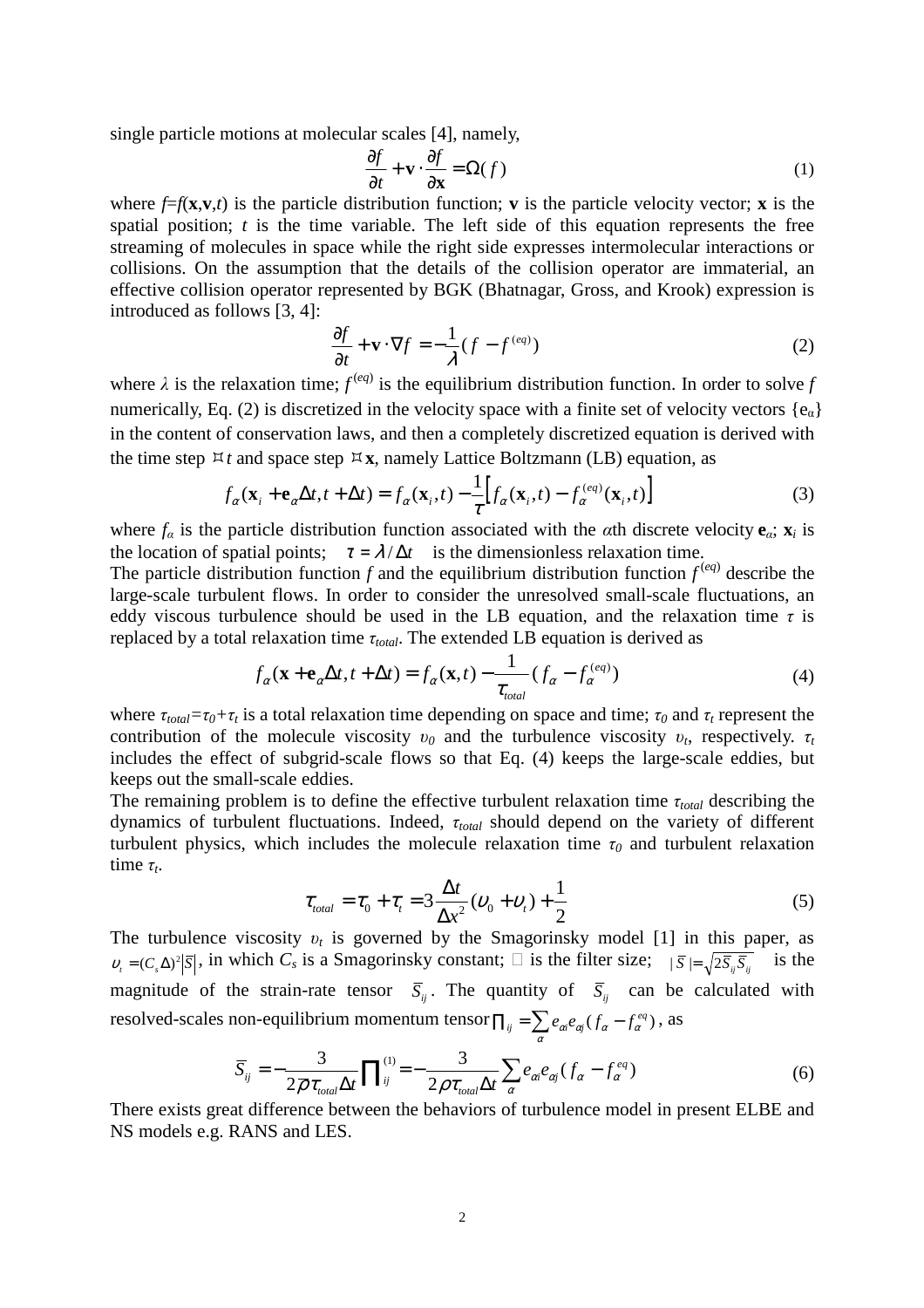#### **3 SIMULATION OF FLOW AROUND SQUARE CYLINDER**

A parallel LB algorithm that is suitable for muster-computers is developed, and the parallel computation code (LBFlow) is compiled using C++ computer language and MPI library. Further more, the simulation of flow around square cylinder is performed with *Re*=22000.The square cylinder is placed in a channel with uniform inflow shown as Fig. 1, and the coordinate system is set as follows: the *x*, *y* and *z* axes are the stream-wise, lateral and span-wise directions, respectively.



Fig.1 Geometry of the flow pass square cylinder

Table 1 lists the drag coefficient  $C<sub>D</sub>$  and Strouhal number *St*. It shows that the present results agree well with that of experiments and LES method after detail comparison.

| Method/source of result               | $C_D$               |       |  |
|---------------------------------------|---------------------|-------|--|
| Present results                       | 2.084               | 0.140 |  |
| Experiment (D.A. Lyn et al.,<br>1995) | 2.100               | 0.132 |  |
| Experiment(D. Durão et al., 1988)     | $2.050\sqrt{2.230}$ | 0.139 |  |
| LES (S. Vengadesan, et al., 2005)     | 2.240               | 0.136 |  |

Table 1: Comparison of the drag coefficient and Strouhal number for square cylinder



Fig.2 (a) and (b) illustrate the distribution of the time-averaged stream-wise velocity component along the wake centerline and along axis y with  $x/D=0.5$ , respectively. These quantities are compared with that of Lyn's experiment, Durao's experiment and other CFD methods including LES and RANS. From which, the present results have good agreement with Lyn's and Durão's experimental results though it is litter high while  $x/D > 3$ ; the mean stream-wise velocity along y direction at  $x/D=0.5$  are in close proximity to that of experiment and LES.

## **4 SIMULATION OF FLOW AROUND CIRCULAR CYLINDER**

Circular cylinder is also a typical bluff body which is often used to verify numerical model. The simulations of flows around circular cylinder are performed in the range of Reynolds number from 10 to  $1.4 \times 10^5$ .